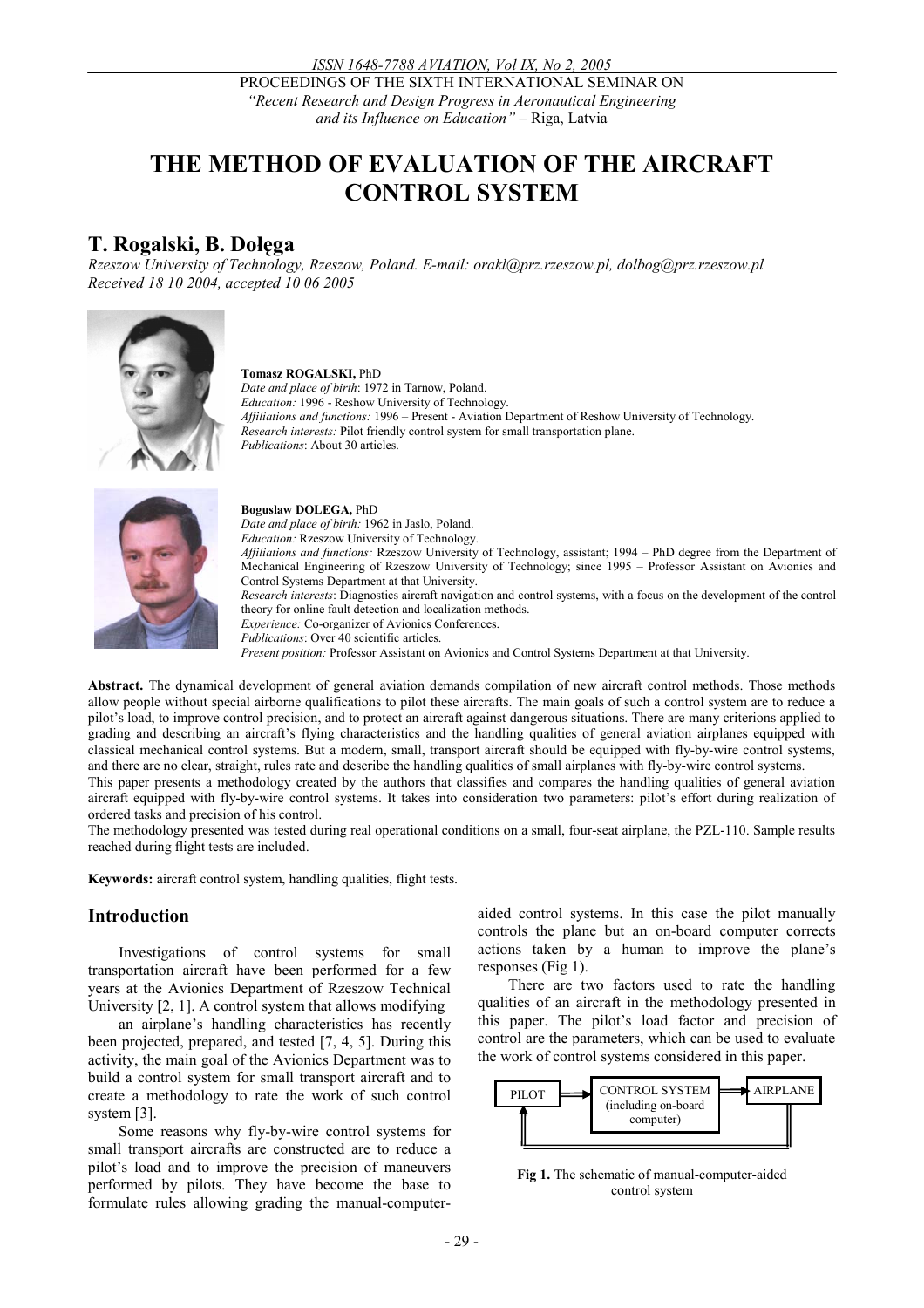#### **1. The methodology of evaluation aircraft's handling qualities**

Medicine, ergonomics or other scientific disciplines tell how to measure the pilot's load. But those methods are not available or too complicated to be done flight on the board of small aircraft. It was necessary to introduce maybe less accurate but simpler one criteria. The proposed criteria must also enable the handling qualities of airplane not equipped with specialized instruments, using only internal elements of the control system to be rated. Additionally, all measurements must be done during a plane's normal operational conditions.

Interviews with pilots and investigations with a specialized laboratory stand were conducted [3, 6]. Their task was to define the level of the pilot's load. Finally, the relation between a pilot's effort necessary to perform the demanded maneuver and both the number and character of movements of the control device (e.g. a stick, a side stick or a control wheel) was found. The number of movements of the control device during the time units and their amplitude can approximately describe the pilot's effort.

To measure a pilot's effort, a parameter *J* (1) was created. Its value depends on the number and the amplitude of control devices and can approximately define either a pilot's effort or a pilot's load level.

$$
J = \frac{n \sum_{i=1}^{n} M_i}{t_c}; \quad t \in (0, t_c)
$$
 (1)

where:

- n number of movements,
- $M_i$  amplitude of i-th movement,
- $T_c$  observation time.

Both the number and amplitudes of movements were measured according to the schematic presented on



figure 2.

**Fig 2.** The schematic of control device's displacement measurement

Major pilot's load should cause more movements of the control device and its bigger amplitudes. These phenomena influence into the value of the pilot's load factor  $(1)$ .

The second parameter determinates the grade of the tested control system and a precision of control realized by the pilot.

If we analyze the set of maneuvers realized by pilots during typical operational conditions, we can see that there are two main kinds. The first group consists of stabilization maneuvers of selected flight parameters (altitude, speed, pitch angle, etc.). The second group consists of maneuvers interception of the demanded flight parameters (as in stabilization processes).

In the case of stabilization maneuvers the most important problem is to precisely keep the demanded flight parameter. The precision of the control process can be described well enough by a parameter called "stabilization error" defined by either formula (1) or (2).

$$
E_1 = \sqrt{\int_0^{t_i} (p - p_d)^2 dt \over t_i}
$$
 (2)

$$
E_2 = \frac{\int_{0}^{\infty} |p - p_d| dt}{t_i} \tag{3}
$$

where:

- P real value of the stabilized flight parameter,
- $p_d$  demanded value of the stabilized flight parameter,
- $t_i$  integration time (observation time),
- E stabilization error (value of parameter describing control precision).

To stabilize a new demanded value of the selected flight parameter, the pilots expect that all temporary processes are as short as possible. In other words, they want the regulation time to be as short as possible.

Now it is possible to prepare a special diagram, which by using the parameters introduced above (regulation error, regulation time and pilot's effort), graduates and compares manual-computer-aided control systems mounted in the aircraft (Fig 3).



**Fig 3.** The diagram presenting plane's handling qualities

X-axis represents the value of the time of regulation or the error of stabilization depending on the considered maneuver (Fig 2). The Y-axis represents the pilot's effort (1). Then location of the symbol representing the tested control system in this axis system depends on the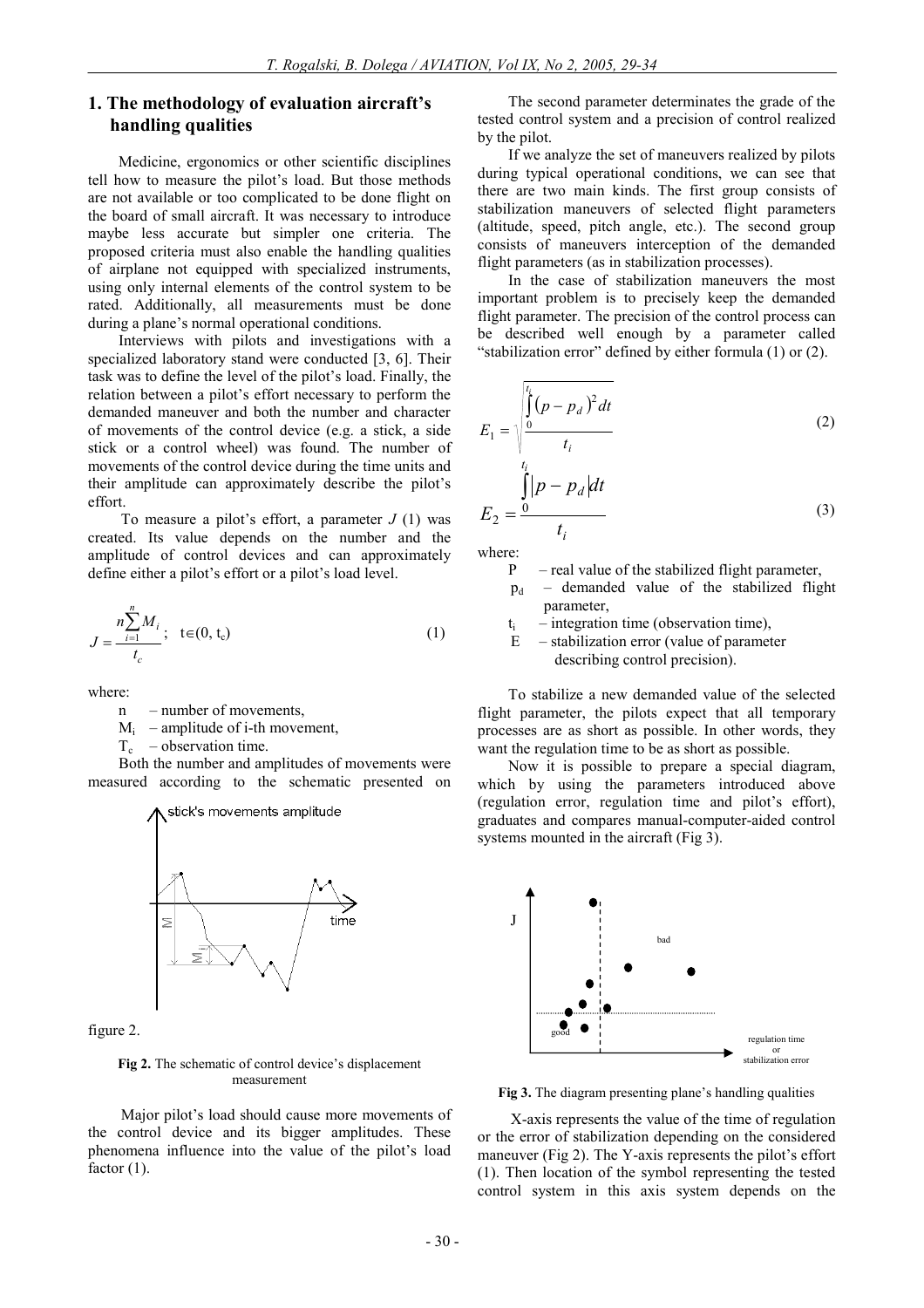handling qualities of the control system. The solution described above allows the handling qualities of airplanes equipped with tested control systems and presents results in a simple form.

There are marked areas defining aircraft's handling qualities in Figure 2. Airplanes represented by marks lying the nearest to origin of axis system have handling qualities described as the best ones. It means, cases with small value of pilot's effort factor and small value of the error of stabilization or the short regulation time.

#### **2. Experimental control laws**

The criteria presented in this paper were used to grade the handling characteristics of a light plane. The handling qualities of a PZL-110 airplane equipped with an SPS-1 control system working according to the following kinds of controls (modes of control) were tested [3].

- 1. Mode one. Deflections of control surfaces were proportional to the position of the control device. Extreme displacements of the control device brought extreme, permitted deflections of control surfaces. This mode of work was also called "direct proportional control".
- 2. Mode two (Fig 4). Deflections of control surfaces were calculated by special forming functions. Those functions considered both the displacement of a control device and the rate of a pilot's hand movement. In this case also extreme displacements of the control device led to extreme, permitted deflections of control surfaces.
- 3. Mode three (Fig 5.). Specially prepared regulators of selected flight parameters were used during the control of the airplane's spatial attitude. The positions of control surfaces did not directly depend on a pilot's action but were calculated by a regulator system. In this case, a pilot's role was only to demand flight parameters. The rest was realized by the system of stabilization of the selected flight parameter that was used in that case.

It is worth noticing that there is no direct feedback between the state of the plane and the control system in the two first cases. Both the plane's dynamics and pilot's impressions close the control loop. Only mode three has direct feedback from the state of the plane to the control system.

As a control device to control the flight of the experimental airplane, the mini side stick was used. The longitudinal and lateral displacements of the side stick affected aircraft's motion mode. The horizontal roll of the handle replaced the classical control processed by the rudder.

#### **3. Sample results of flight tests**

Projected algorithms modifying aircraft handling qualities were tested in flight tests. Several flights were performed. During them, the pilot did a number of established maneuvers. They were programmed of the aircraft such a way to check the handling qualities during typical operational conditions. There were course and altitude catching and stabilization, different kinds of climbing and descending, coordinated turns, and other processed maneuvers.

Samples illustrating results reached during flight tests of the SPS-1 fly-by-wire control system are presented in this chapter. For the longitudinal mode of movement of an airplane, the maneuver of catching and stabilizing the flight altitude was selected and for the lateral mode the course stabilization maneuver were used to analyze the flight characteristics. During the test flight, the pilot controlled the airplane using different control laws. Recorded flight parameters allowed the aircraft's handling qualities to be according to the methodology presented in this paper.

Control laws in the longitudinal channel of motion considered during these flight tests had the following forms:



**Fig 4.** The schematic of control law using forming functions



**Fig 5.** The schematic of control laws using regulators of selected flight parameters. *U* – ministick's position,  $X$  – stabilized value of selected flight parameter,  $X$ <sup>*z*</sup> – demand value of stabilized flight parameter,  $X$ <sup>*e*</sup> – stabilization error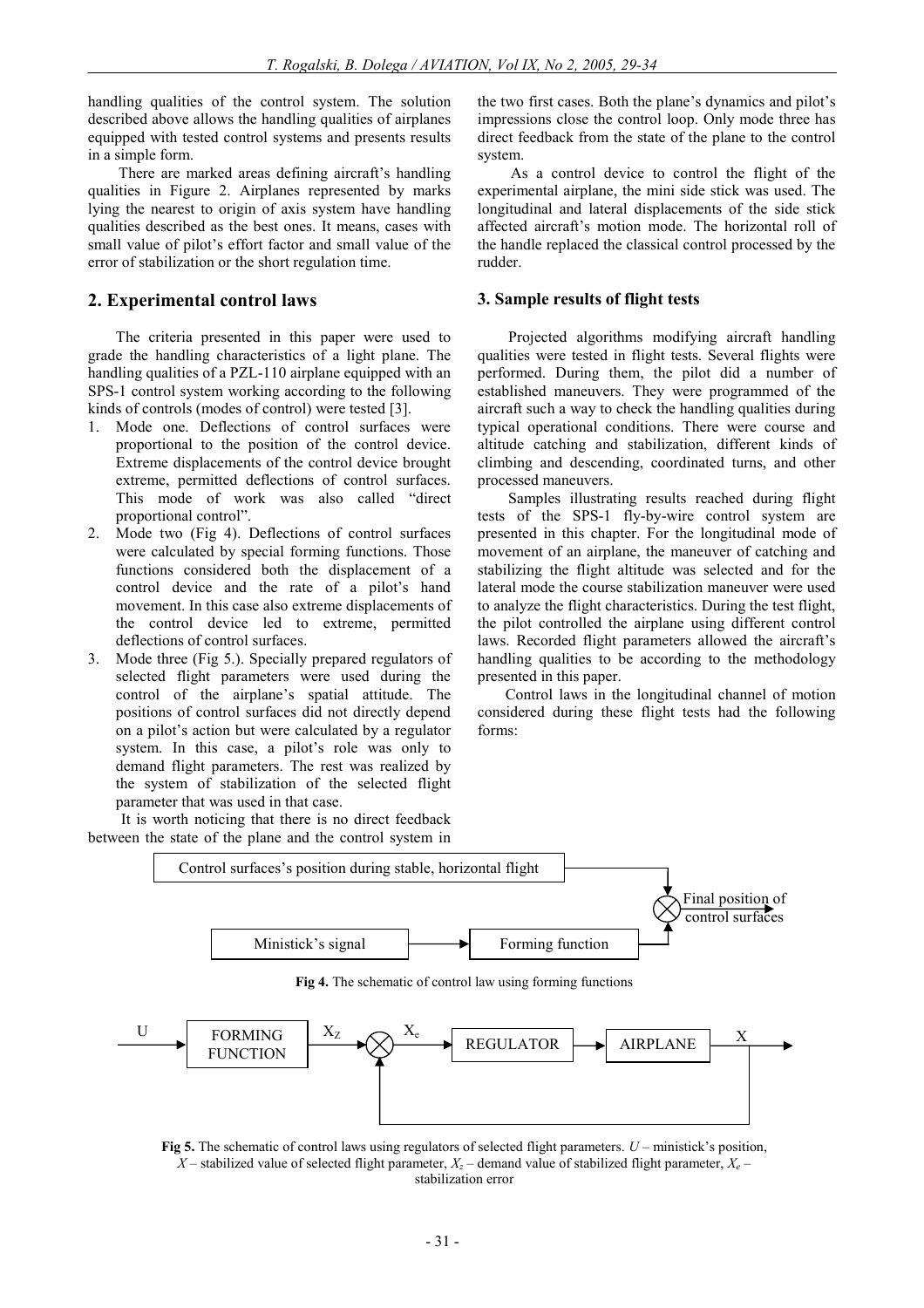- 1. Direct proportional control when the deflection of the elevator was proportional to the displacement of the side sticks. For safety reasons, to prevent the airplane against overly dynamical maneuvers, the maximum deflection of the elevator was restricted to  $\pm$ 7.5 [deg], from the position needed to keep straight, horizontal flight (value chosen experimentally). It was necessary because a wider range (bigger proportional coefficient) caused the airplane to be too difficult to be fly by.
- 2. The control law including the forming functions. In this case, the position of the elevator  $\delta E$  was calculated according to formula (4) on the basis of the side stick's position *X<sup>s</sup>* . The range of the deflections of the elevator was restricted as for the proportional control law.

$$
\delta E = \text{sgn}(Xs) \cdot 7.5 \left(\frac{Xs}{100}\right)^2 \tag{4}
$$

3. That control law was based on the PID regulator of pitch angle. The forming filters preparing demand value of pitch angle kept by the regulator, worked as follow  $(5)$ .

$$
\Theta_d = k \int X_s dt \Big|_{\Theta \text{min}}^{\Theta \text{max}} \tag{5}
$$

where  $\Theta_d$  – demanded value of pitch angle,

 $k$  – integration coefficient,

 $Xs$  – the displacement of the stick,

 $\Theta_{\text{min}}$ ,  $\Theta_{\text{max}}$  – minimum and maximum permitted pitch angles.

Such a form of the control algorithm caused appearing of the rate of the pitch angle, which was proportional to a side stick's position. Putting the side stick into the neutral position stopped rotation, and the computer kept the fixed value of pitch angle.

Finally, the pilot moving the side stick gave to the control system value of pitch angle, which was stabilized by the regulator.

In the lateral channel of airplane motion, control algorithms had the same form as in the longitudinal one. But they concerned respectively the aileron's displacement and bang angle control in the third case of tested control laws.

The slide slip angle was automatically reduced to zero by the regulator system. The pilot did not need to take any action to do that.

Here are only a few selected samples illustrating effects that came after the described control laws had been implemented into the onboard computer.

Figures 6 and 7 present selected fragments of flights, when the pilot controlling the plane tried to stabilize the altitude. Data recorded during those tests allowed, according to methodology included earlier in this paper, coefficients defining both control precision (2), (3) and pilot's effort (1) to be calculated. Sample results presenting changes of those parameters were collected and put into Table.

**Table** . Differences of pilot's effort and coefficients defining control precision for tested control algorithms

| Parameter's |                                           | Direct       | Control with the | Control with   |
|-------------|-------------------------------------------|--------------|------------------|----------------|
| symbol      | Parameter [unit]                          | proportional | forming          | the controller |
|             |                                           | control      | function         | of pitch angle |
| E,          | Stabilisation error [m/s]                 |              |                  |                |
|             | Pilot's effort $\left[\frac{9}{8}\right]$ |              |                  | 0.3            |



**Fig 6.** The selected fragment of flights when the pilot kept the altitude using direct proportional control and control law including forming function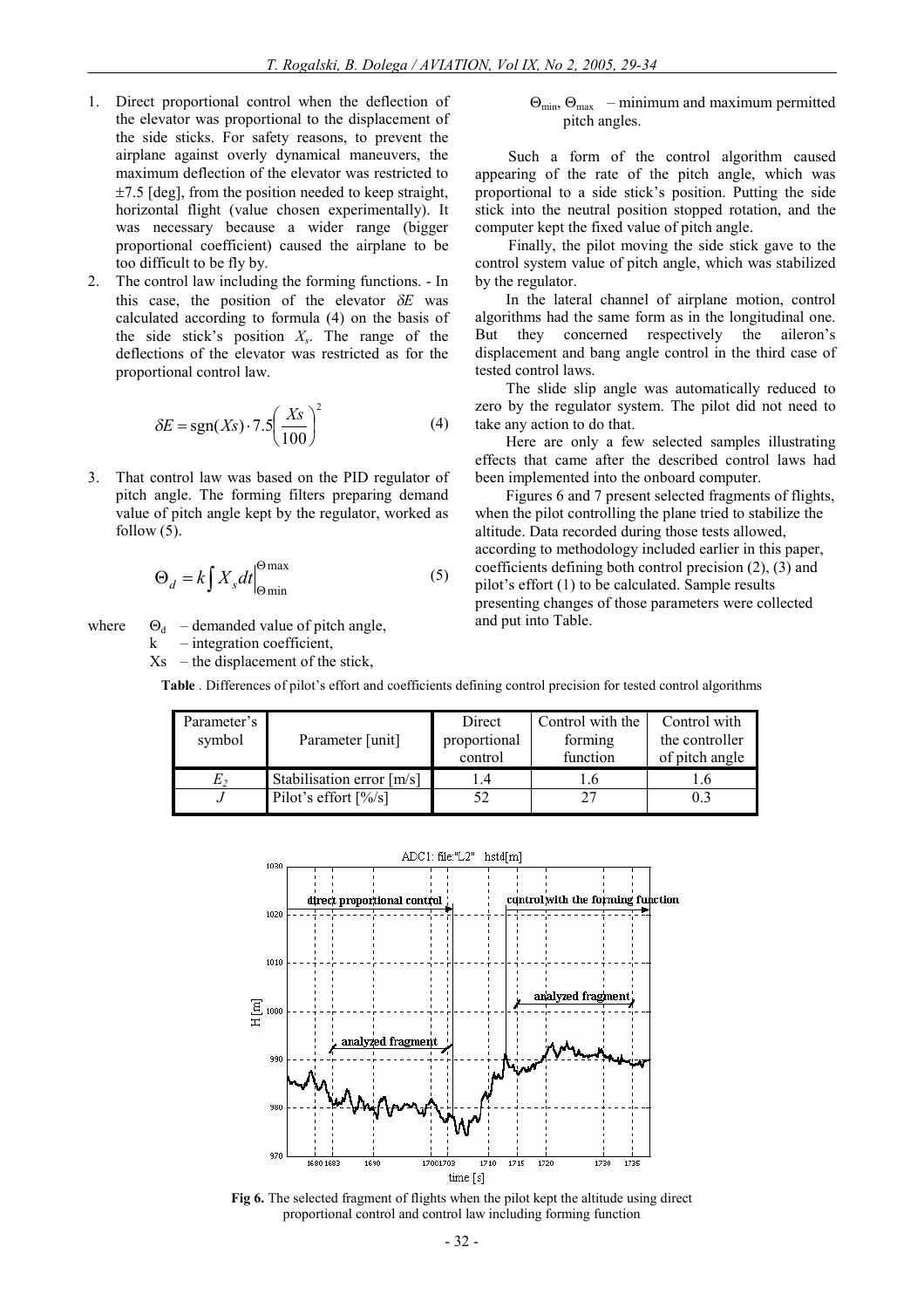

**Fig 7.** The altitude catching and stabilizing using the third mod of control (with PID pitch angle regulator and forming filter)

On the basis of the data presented, the following statements can be formulated. The control law using only a forming function (the second mode of control) little improves the precision of the test maneuver in comparison with direct proportional control. The flight was more stable with smaller amplitude of altitude changes. The number of the pilot's movements with the side stick was also lower. It led to a better (lower) value of coefficient pilot effort. More significant changes can be observed for the most advanced control law (with the pitch angle controller). In this case, a clear pilot load coefficient reduction appeared.

The foregoing results led to the following diagram allowing flying qualities of aircraft controlled with different control laws to be graphically compared (Fig 8).



**Fig 8.** A comparison of aircraft handling qualities during altitude stabilization if tested control laws were used

Analyzing figure 8, it can be noticed that more advanced control laws brought a reduction in the effort of a pilot's required to perform a certain maneuver. In the result, the point representing the flying qualities of a plane controlled via the algorithm using the pitch angle regulator lies the nearest to the origin of the coordinate system. It allows supposing that pilots should recognize the case of control as the best one.

A similar approach was realized to evaluate aircraft's flying qualities in lateral mode of plane's movement. As a test maneuver, course stabilization was selected. Sample results received during flying tests are presented on figure 9. Also in this case the most of advanced algorithms led the marker indicating aircraft's characteristics the nearest to the origin of the coordinate system. It meant the best flying qualities among all tested control laws.



**Fig 9.** The comparison of aircraft handling qualities during course stabilization if tested control laws were used

Achieved results of control system grading needed to be confirm in another way. It seemed the simplest way of confirmation was to collect the opinion of the pilot about the handling qualities of an aircraft during tests. On the other side, it was interesting how the grade of the tested control system corresponded with pilot's feelings during flying by the airplane with modified handling characteristics.

Because of these reasons, pilots taking a part in tests were ordered to describe in their own words the handling